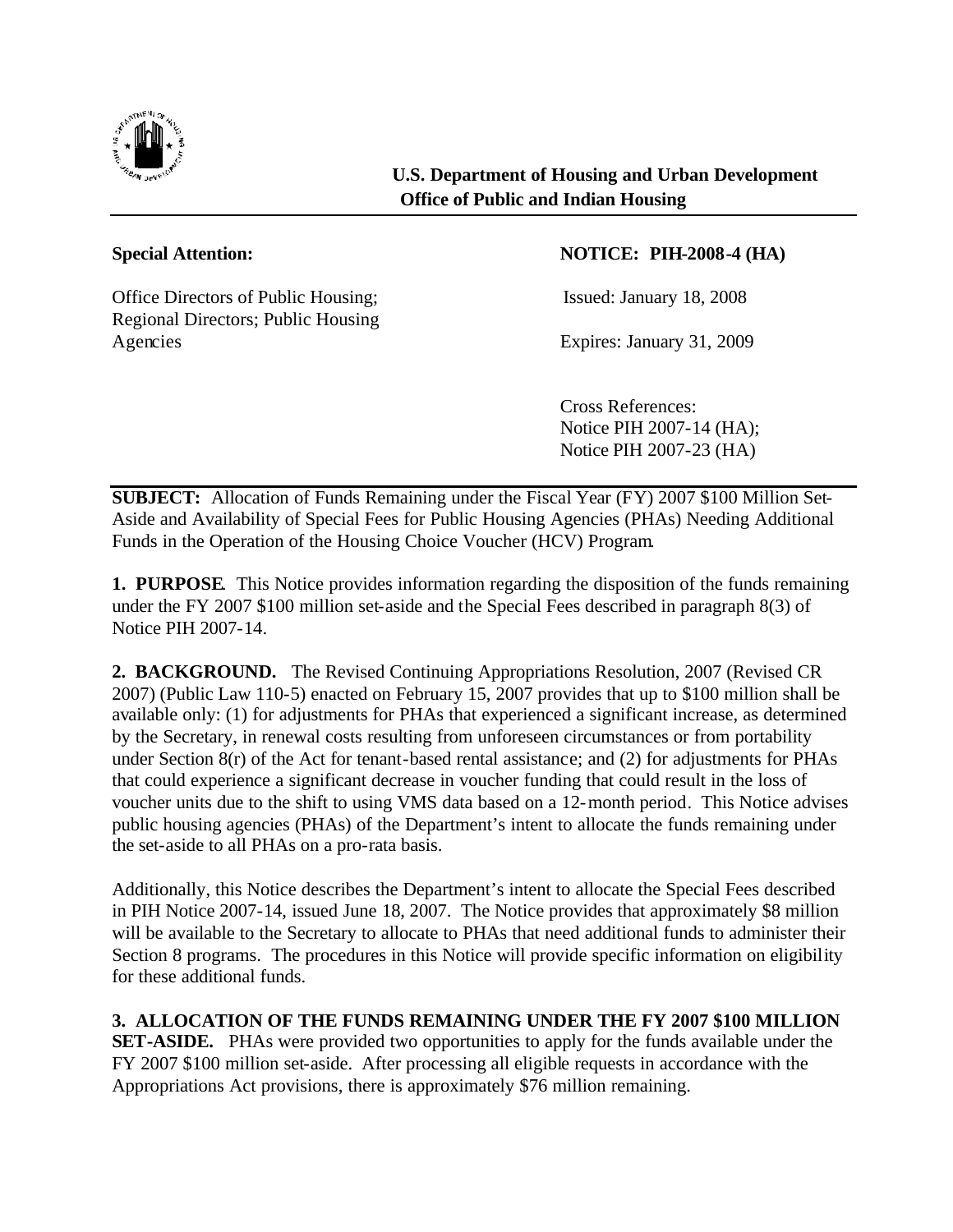The Department will provide the remaining set-aside funds to all PHAs on the basis of their share of Housing Assistance Payments (HAP) renewal funding for Calendar Year (CY) 2007.

PHAs that lost HAP funding due to 1) Quality Assurance Division (QAD) reviews of CY 2006 Voucher Management System (VMS) data; 2) Office of Inspector General (OIG) audits; or 3) other actions, will have their share of the set-aside funds reduced proportionately. For these PHAs, HUD will subtract the amount of lost HAP from the PHA CY 2007 renewal funding amount prior to calculating the PHAs' eligible portion of the set-aside.

PHAs need take no action to receive these funds. A notification will be provided to each PHA identifying the amount to be provided along with the Consolidated Annual Contributions Contract (CACC) Amendment and revised funding exhibit. PHAs can expect to receive through this process additional funding of approximately one-half of one percent of the PHAs' CY 2007 HAP Renewal funding. These additional funds are to be used for HAP costs only, in the same manner as all CY 2007 HAP renewal funding. Unused amounts remaining at the end of CY 2007 will flow to the PHA's Net Restricted Assets account.

**4. ALLOCATION OF THE ADDITIONAL SPECIAL FEES.** The Department has determined four categories for which these funds may be used:

a) Up to \$500,000 for a one-time fee of \$5,000 for a PHA's implementation of a homeownership voucher program, as evidenced by the PHA having an initial homeownership closing during calendar years 2006 and 2007 as reported in the PIH Information Center (PIC). PHAs that previously received an administrative fee of \$5,000 for an initial implementation of a homeownership voucher program in a prior CY are not eligible to claim an additional \$5,000 at anytime. The Department will determine eligibility for the \$5,000 fee and will automatically assign the funds to eligible PHAs.

b) Up to \$500,000 for audits. An audit with agreed upon procedures may be required for a Housing Choice Voucher (HCV) program if the agency is part of a larger general purpose government that has not declared the HCV program a major fund or a non-profit agency whose programs are mostly non-housing in nature. The PHA in that case may need to procure an audit **if the PHA's HCV related programs are over the A-133 Audit Threshold**. PHAs should confirm the need to undertake an audit with agreed upon procedures by submitting hard copy requests to:

> **Office of Housing Choice Voucher Programs Financial Management Division Room 4232 451 7th St. SW Washington, D.C. 20410**

Faxes or e-mails will not be accepted.

The PHA's request for audit funds must include a statement that the agency is part of a larger general purpose government that has not declared the HCV program a major fund or a nonprofit, an identification of that government or agency, a statement of the HCV program